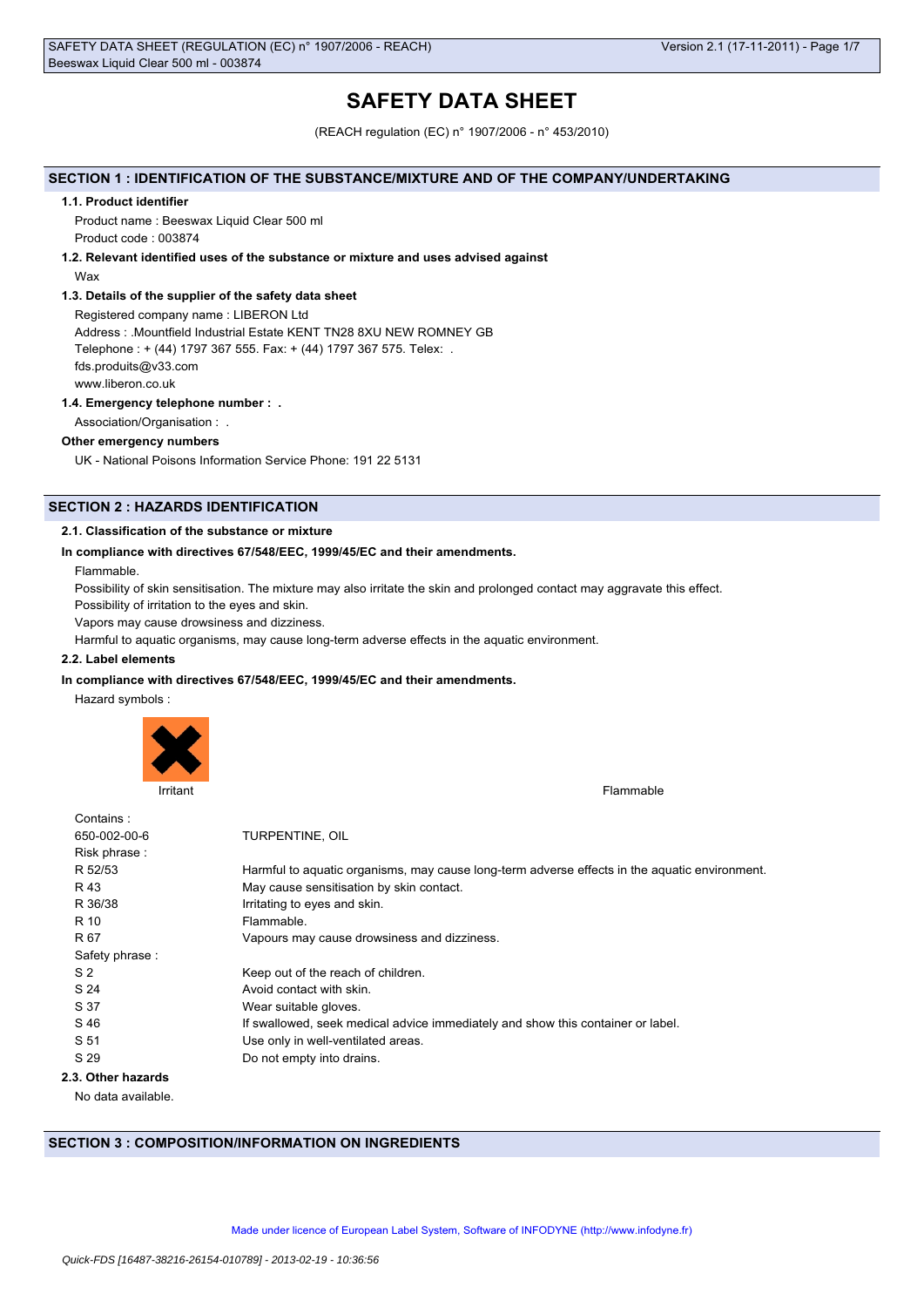### **3.1. Substances**

No substances fulfil the criteria set forth in annexe II section A of the REACH regulation (EC) n° 1907/2006.

#### **3.2. Mixtures**

### **Composition :**

| Identification          | Name                   | Classification                | $\%$                  |
|-------------------------|------------------------|-------------------------------|-----------------------|
| EC: 919-857-5           | HYDROCARBONS, C9-C11,  | GHS07, GHS08, GHS02, Dgr      | $50 \le x \% \le 100$ |
| REACH: 01-2119463258-33 | N-ALKANES, ISOALKANES, | Xn                            |                       |
|                         | CYCLICS, <2% AROMATICS | H:226-304-336                 |                       |
|                         |                        | EUH:066                       |                       |
|                         |                        | R: 10-65-66-67                |                       |
| INDEX: 650-002-00-6     | TURPENTINE, OIL        | GHS02, GHS08, GHS07, GHS09,   | $10 \le x \% \le 25$  |
| CAS: 8006-64-2          |                        | Dar                           |                       |
| EC: 232-350-7           |                        | Xn, N                         |                       |
|                         |                        | H:226-332-312-302-304-319-315 |                       |
|                         |                        | $-317-411$                    |                       |
|                         |                        | R:                            |                       |
|                         |                        | 10-20/21/22-36/38-43-51/53-65 |                       |

### **SECTION 4 : FIRST AID MEASURES**

As a general rule, in case of doubt or if symptoms persist, always call a doctor.

NEVER induce swallowing by an unconscious person.

### **4.1. Description of first aid measures**

### **In the event of exposure by inhalation :**

In the event of massive inhalation, remove the person exposed to fresh air. Keep warm and at rest.

**In the event of splashes or contact with eyes :**

Wash thoroughly with soft, clean water for 15 minutes holding the eyelids open.

#### **In the event of splashes or contact with skin :**

Remove contaminated clothing and wash the skin thoroughly with soap and water or a recognised cleaner.

Watch out for any remaining product between skin and clothing, watches, shoes, etc.

In the event of an allergic reaction, seek medical attention.

If the contaminated area is widespread and/or there is damage to the skin, a doctor must be consulted or the patient transferred to hospital.

### **In the event of swallowing :**

Do not give the patient anything orally.

In the event of swallowing, if the quantity is small (no more than one mouthful), rinse the mouth with water and consult a doctor.

Keep the person exposed at rest. Do not force vomiting.

Seek medical attention, showing the label.

If swallowed accidentally, call a doctor to ascertain whether observation and hospital care will be necessary. Show the label.

Seek medical attention immediately, showing the label.

### **4.2. Most important symptoms and effects, both acute and delayed**

No data available.

#### **4.3. Indication of any immediate medical attention and special treatment needed**

No data available.

# **SECTION 5 : FIREFIGHTING MEASURES**

Flammable.

Chemical powders, carbon dioxide and other extinguishing gas are suitable for small fires.

#### **5.1. Extinguishing media**

Keep packages near the fire cool, to prevent pressurised containers from bursting.

### **Suitable methods of extinction**

- In the event of a fire, use
- sprayed water or water mist
- water with AFFF (Aqueous Film Forming Foam) additive
- halon
- foam
- multipurpose ABC powder
- BC powder
- carbon dioxide (CO2)

Prevent the effluent of fire-fighting measures from entering drains or waterways.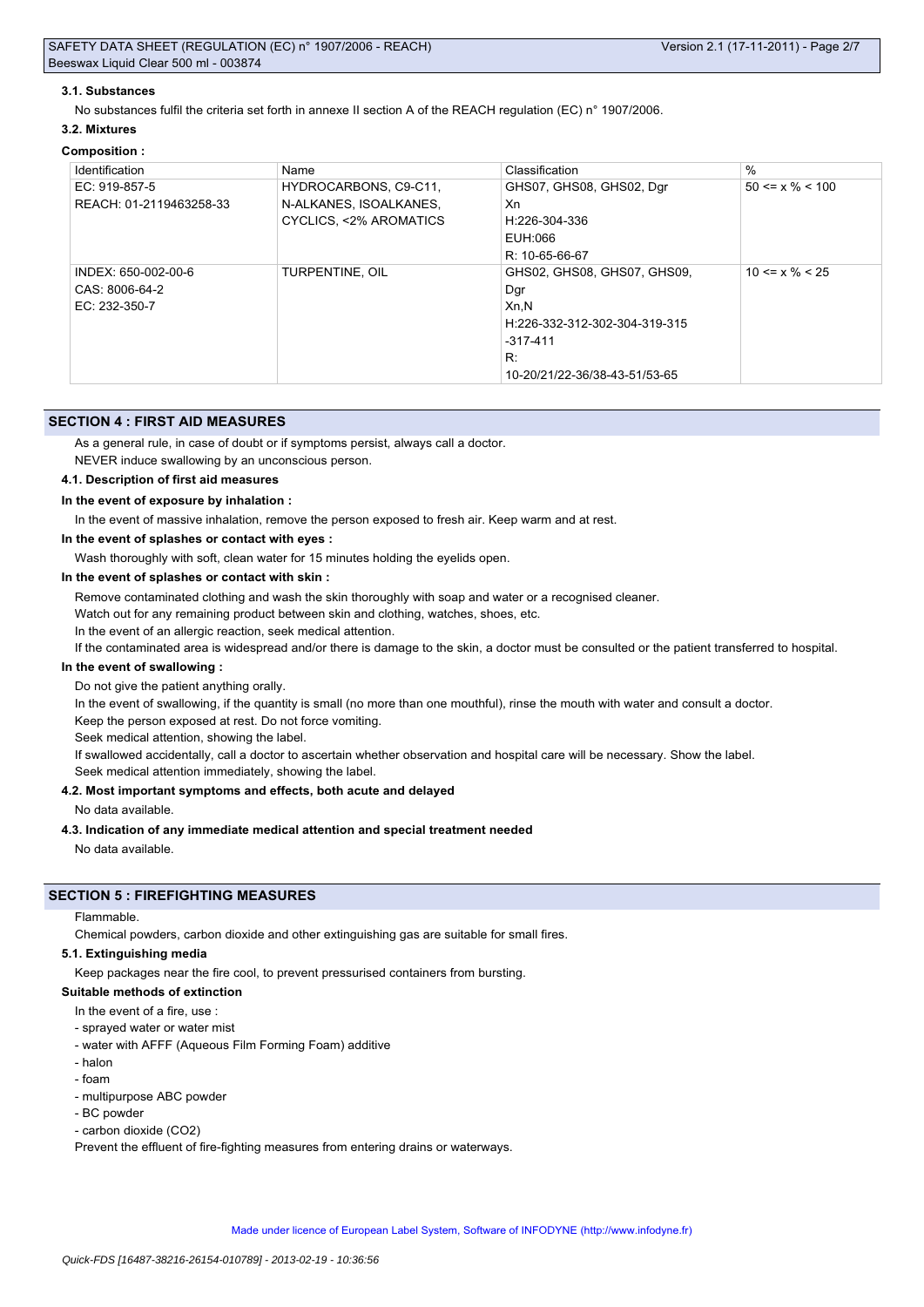### **Unsuitable methods of extinction**

In the event of a fire, do not use : - water jet

# **5.2. Special hazards arising from the substance or mixture**

A fire will often produce a thick black smoke. Exposure to decomposition products may be hazardous to health.

Do not breathe in smoke.

In the event of a fire, the following may be formed :

- carbon monoxide (CO)

- carbon dioxide (CO2)

# **5.3. Advice for firefighters**

Fire-fighting personnel are to be equipped with autonomous insulating breathing apparatus.

# **SECTION 6 : ACCIDENTAL RELEASE MEASURES**

#### **6.1. Personal precautions, protective equipment and emergency procedures**

Consult the safety measures listed under headings 7 and 8.

### **For non fire-fighters**

Because of the organic solvents contained in the mixture, eliminate sources of ignition and ventilate the area. Avoid any contact with the skin and eyes.

#### **For fire-fighters**

Fire-fighters will be equipped with suitable personal protective equipment (See section 8).

### **6.2. Environmental precautions**

Contain and control the leaks or spills with non-combustible absorbent materials such as sand, earth, vermiculite, diatomaceous earth in drums for waste disposal.

Prevent any material from entering drains or waterways.

If the product contaminates waterways, rivers or drains, alert the relevant authorities in accordance with statutory procedures

Use drums to dispose of collected waste in compliance with current regulations (see section 13).

### **6.3. Methods and material for containment and cleaning up**

Clean preferably with a detergent, do not use solvents.

**6.4. Reference to other sections**

No data available.

# **SECTION 7 : HANDLING AND STORAGE**

Requirements relating to storage premises apply to all facilities where the mixture is handled.

Individuals with a history of skin sensitisation should not, under any circumstance, handle this mixture.

# **7.1. Precautions for safe handling**

Always wash hands after handling.

Remove and wash contaminated clothing before re-using.

Ensure that there is adequate ventilation, especially in confined areas.

Remove contaminated clothing and protective equipment before entering eating areas.

# **Fire prevention :**

Handle in well-ventilated areas.

Vapours are heavier than air. They can spread along the ground and form mixtures that are explosive with air.

Prevent the formation of flammable or explosive concentrations in air and avoid vapor concentrations higher than the occupational exposure limits.

Prevent the accumulation of electrostatic charges with connections to earth.

The mixture can become electrostatically charged : always earth during decanting operations. Wear antistatic shoes and clothing and floors should be electrically conductive.

Use the mixture in premises free of naked flames or other sources of ignition and ensure that electrical equipment is suitably protected.

Keep packages tightly closed and away from sources of heat, sparks and naked flames.

Do not use tools which may produce sparks. Do not smoke.

Prevent access by unauthorised personnel.

#### **Recommended equipment and procedures :**

For personal protection, see section 8.

Observe precautions stated on label and also industrial safety regulations.

Packages which have been opened must be reclosed carefully and stored in an upright position.

### **Prohibited equipment and procedures :**

No smoking, eating or drinking in areas where the mixture is used.

Never open the packages under pressure.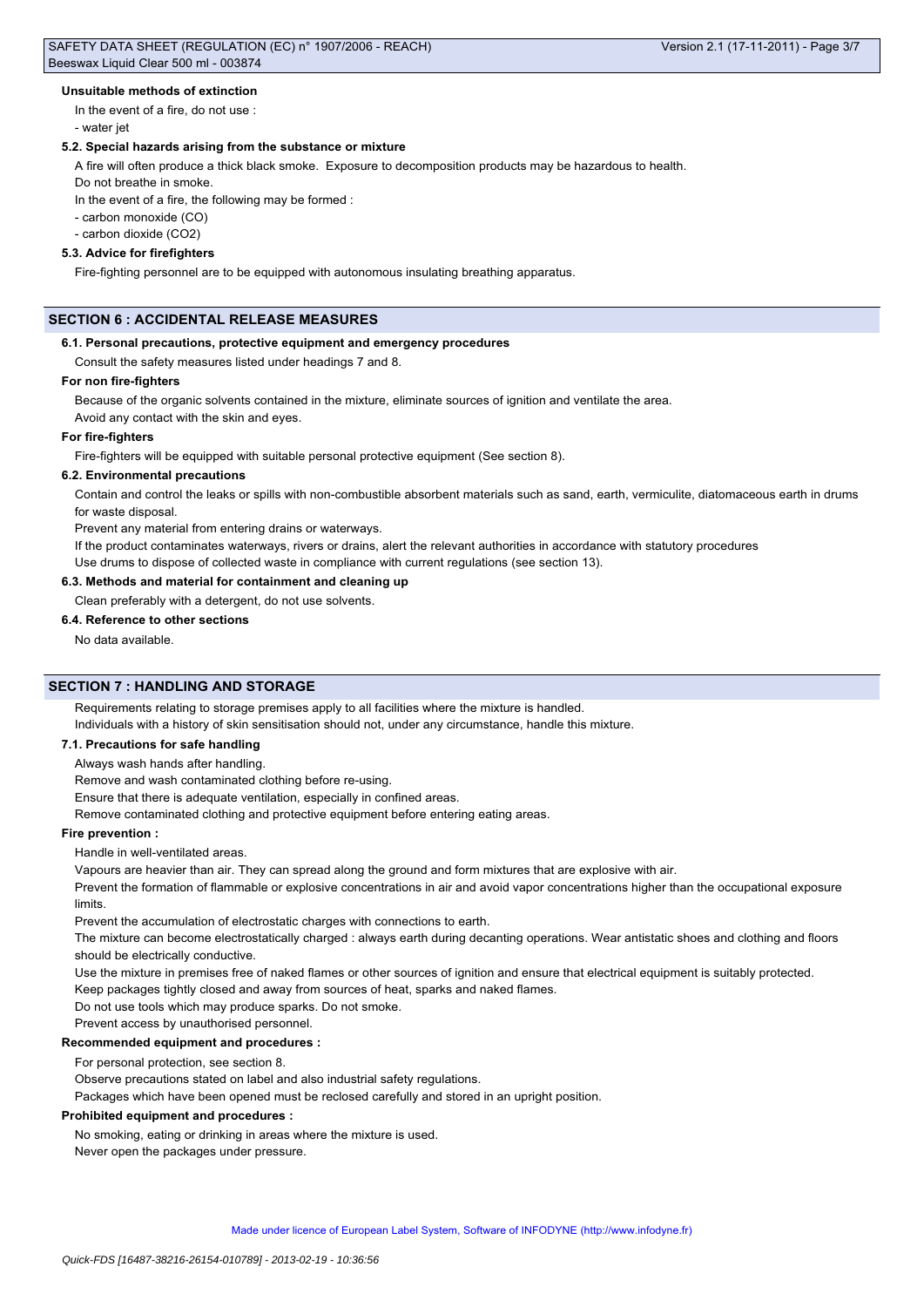### **7.2. Conditions for safe storage, including any incompatibilities**

No data available.

### **Storage**

Keep out of reach of children.

Keep the container tightly closed in a dry place.

Keep the container tightly closed in a dry, well-ventilated place

Keep away from all sources of ignition - do not smoke.

Keep well away from all sources of ignition, heat and direct sunlight

Avoid accumulation of electrostatic charges.

The floor must be impermeable and form a collecting basin so that, in the event of an accidental spillage, the liquid cannot spread beyond this area.

### **Packaging**

Always keep in packaging made of an identical material to the original.

**7.3. Specific end use(s)**

No data available.

### **SECTION 8 : EXPOSURE CONTROLS/PERSONAL PROTECTION**

#### **8.1. Control parameters**

### **Occupational exposure limits :**

- ACGIH TLV (American Conference of Governmental Industrial Hygienists, Threshold Limit Values, 2010) :

| CAS                                                       | TWA :       | STEL :        | Ceiling:    | Definition:   | Criteria : |         |
|-----------------------------------------------------------|-------------|---------------|-------------|---------------|------------|---------|
| 8006-64-2                                                 | 20 ppm      |               |             |               |            |         |
| - France (INRS - ED984 : 2008) :                          |             |               |             |               |            |         |
| CAS                                                       | $VME-ppm$ : | $VME-mq/m3$ : | $VLE-ppm$ : | $VLE-mq/m3$ : | Notes:     | TMP No: |
| 8006-64-2                                                 | 100         | 560           |             |               |            | 65.84   |
| - UK / WEL (Workplace exposure limits, EH40/2005, 2007) : |             |               |             |               |            |         |
| CAS                                                       | TWA :       | STEL:         | Ceiling:    | Definition:   | Criteria : |         |
| 8006-64-2                                                 | $100$ ppm   | $150$ ppm     |             |               |            |         |

#### **8.2. Exposure controls**

### **Personal protection measures, such as personal protective equipment**

Use personal protective equipment that is clean and has been properly maintained.

Store personal protective equipment in a clean place, away from the work area.

Never eat, drink or smoke during use. Remove and wash contaminated clothing before re-using. Ensure that there is adequate ventilation, especially in confined areas.

### **- Eye / face protection**

Avoid contact with eyes.

Use eye protectors designed to protect against liquid splashes

Before handling, wear safety goggles with protective sides accordance with standard EN166.

In the event of high danger, protect the face with a face shield.

Prescription glasses are not considered as protection.

Individuals wearing contact lenses should wear prescription glasses during work where they may be exposed to irritant vapours.

Provide eyewash stations in facilities where the product is handled constantly.

#### **- Hand protection**

Use suitable protective gloves that are resistant to chemical agents in accordance with standard EN374.

Gloves must be selected according to the application and duration of use at the workstation.

Protective gloves need to be selected according to their suitability for the workstation in question : other chemical products that may be handled, necessary physical protections (cutting, pricking, heat protection), level of dexterity required.

Type of gloves recommended :

- Nitrile rubber (butadiene-acrylonitrile copolymer rubber (NBR))

- PVA (Polyvinyl alcohol)

Recommended properties :

- Impervious gloves in accordance with standard EN374

### **- Body protection**

Avoid skin contact.

Wear suitable protective clothing.

Suitable type of protective clothing :

In the event of substantial spatter, wear liquid-tight protective clothing against chemical risks (type 3) in accordance with EN14605 to prevent skin contact.

In the event of a risk of splashing, wear protective clothing against chemical risks (type 6) in accordance with EN13034 to prevent skin contact. Work clothing worn by personnel shall be laundered regularly.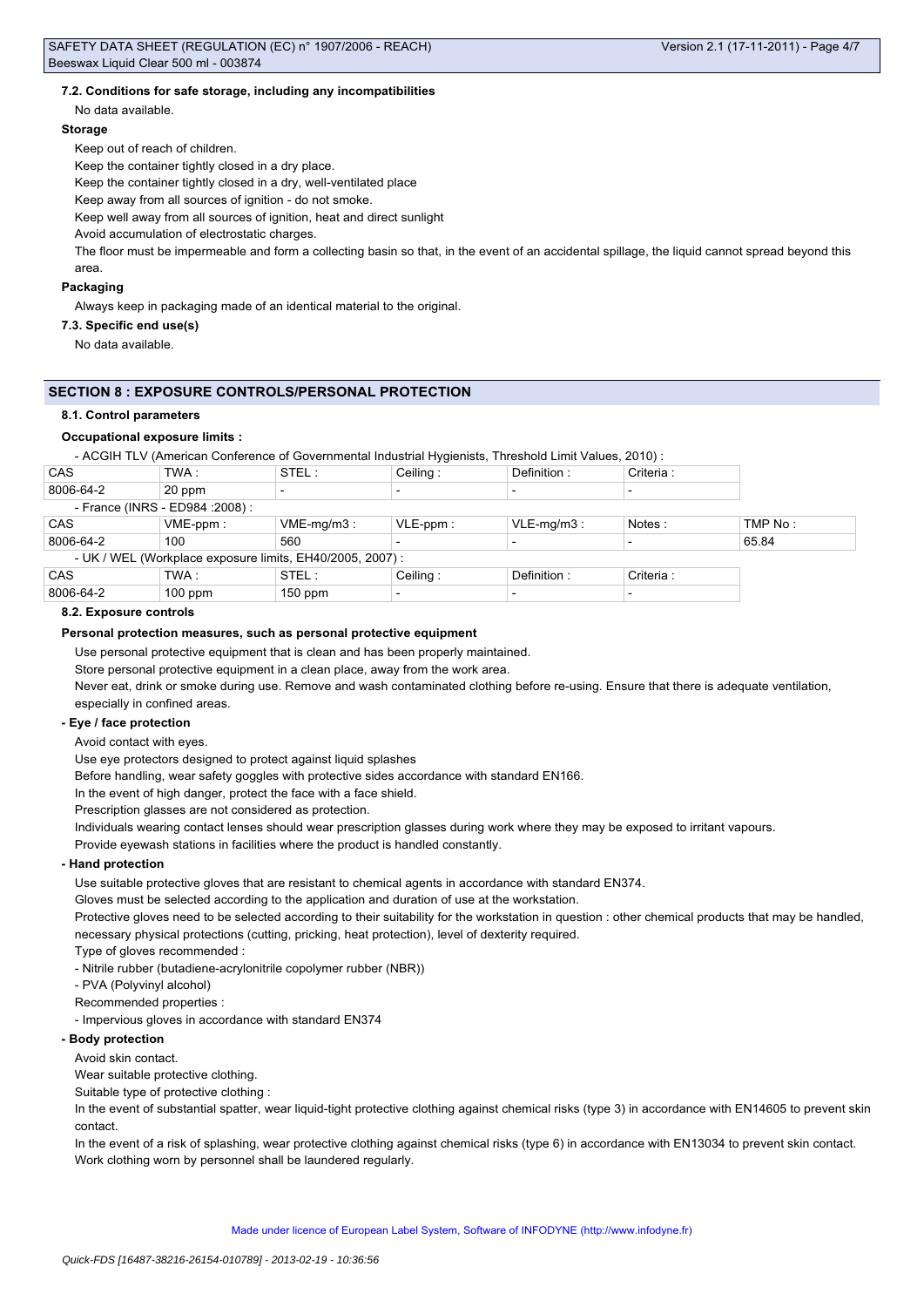After contact with the product, all parts of the body that have been soiled must be washed.

### **- Respiratory protection**

Avoid breathing vapours.

If the ventilation is insufficient, wear appropriate breathing apparatus.

When workers are confronted with concentrations that are above occupational exposure limits, they must wear a suitable, approved, respiratory protection device.

Anti-gas and vapour filter(s) (Combined filters) in accordance with standard EN14387 :

- A1 (Brown)

# **SECTION 9 : PHYSICAL AND CHEMICAL PROPERTIES**

#### **9.1. Information on basic physical and chemical properties**

# **General information :**

| Physical state:                                        | viscous liquid. |  |  |  |
|--------------------------------------------------------|-----------------|--|--|--|
| Important health, safety and environmental information |                 |  |  |  |
| pH :                                                   | Not relevant.   |  |  |  |
| Flash point interval :                                 | not relevant.   |  |  |  |
| Flash Point:                                           | $36.00 °C$ .    |  |  |  |
| Vapour pressure :                                      | not relevant.   |  |  |  |
| Density:                                               | 0.75-0.85       |  |  |  |
| Water solubility:                                      | Insoluble.      |  |  |  |
| $\sim$ $\sim$ $\sim$ $\sim$ $\sim$ $\sim$              |                 |  |  |  |

# **9.2. Other information**

No data available.

### **SECTION 10 : STABILITY AND REACTIVITY**

### **10.1. Reactivity**

No data available.

#### **10.2. Chemical stability**

This mixture is stable under the recommended handling and storage conditions in section 7.

### **10.3. Possibility of hazardous reactions**

When exposed to high temperatures, the mixture can release hazardous decomposition products, such as carbon monoxide and dioxide, fumes and nitrogen oxide.

#### **10.4. Conditions to avoid**

Any apparatus likely to produce a flame or to have a metallic surface at high temperature (burners, electric arcs, furnaces etc.) must not be allowed on the premises.

Avoid :

- accumulation of electrostatic charges.
- heating
- heat
- flames and hot surfaces

# **10.5. Incompatible materials**

### **10.6. Hazardous decomposition products**

- The thermal decomposition may release/form :
- carbon monoxide (CO)
- carbon dioxide (CO2)

# **SECTION 11 : TOXICOLOGICAL INFORMATION**

### **11.1. Information on toxicological effects**

Exposure to vapours from solvents in the mixture in excess of the stated occupational exposure limit may result in adverse health effects such as mucous membrane and respiratory system irritation and adverse effects on kidney, liver and central nervous system.

Symptoms produced will include headaches, numbness, dizziness, fatigue, muscular asthenia and, in extreme cases, loss of consciousness. May cause irreversible damage to the skin; namely inflammation of the skin or the formation of erythema and eschar or oedema following exposure up to four hours.

Repeated or prolonged contact with the mixture may cause removal of natural oil from the skin resulting in non-allergic contact dermatitis and absorption through the skin.

May have reversible effects on the eyes, such as eye irritation which is totally reversible by the end of observation at 21 days. Splashes in the eyes may cause irritation and reversible damage

Narcotic effects may occur, such as drowsiness, narcosis, decreased alertness, loss of reflexes, lack of coordination or dizziness.

Effects may also occur in the form of violent headaches or nausea, judgement disorder, giddiness, irritability, fatigue or memory disturbance.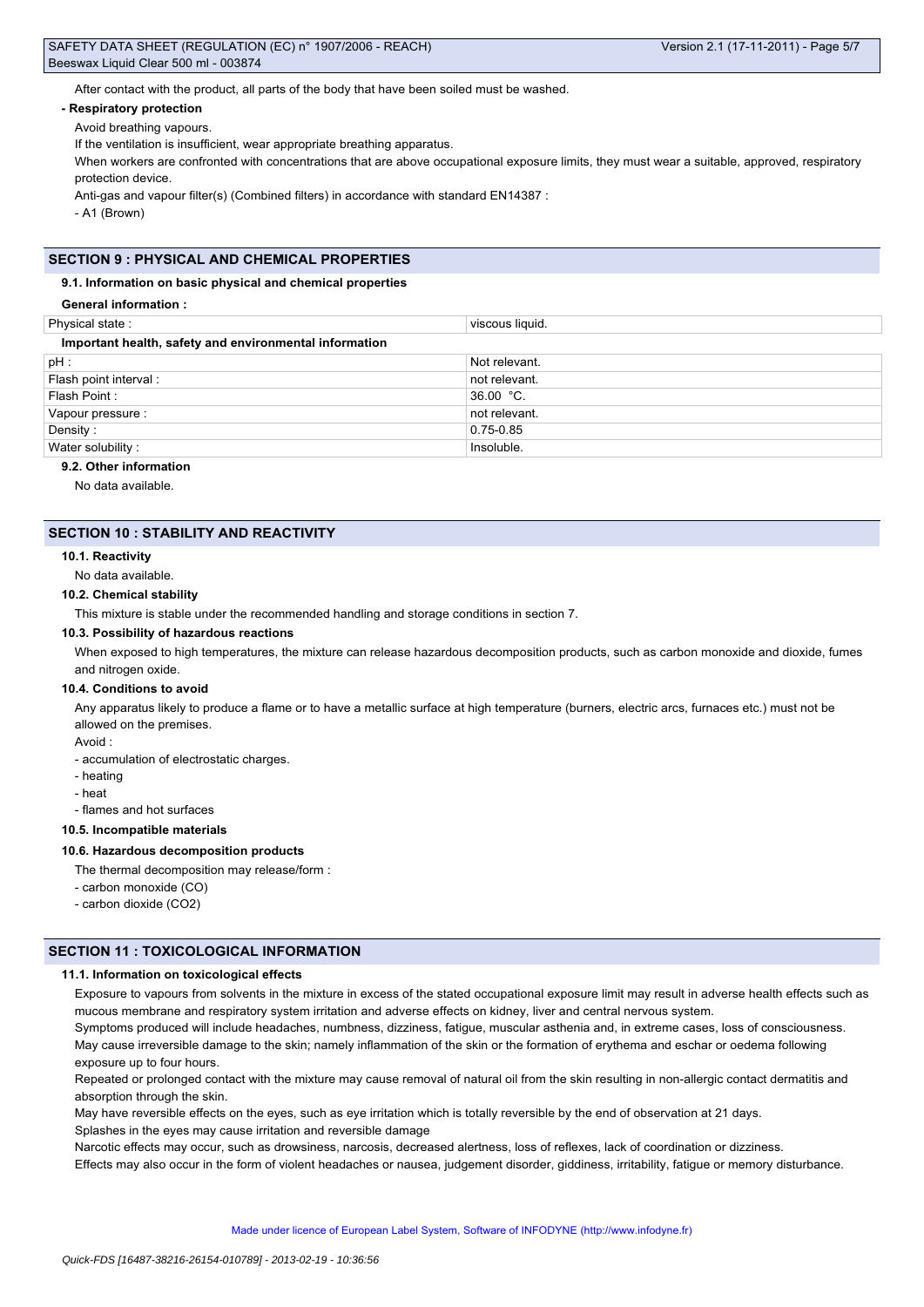May cause an allergic reaction by skin contact.

#### **11.1.1. Substances**

No toxicological data available for the substances.

#### **11.1.2. Mixture**

No toxicological data available for the mixture.

# **SECTION 12 : ECOLOGICAL INFORMATION**

Harmful to aquatic life with long lasting effects.

The product must not be allowed to run into drains or waterways.

### **12.1. Toxicity**

#### **12.1.1. Substances**

No aquatic toxicity data available for the substances.

#### **12.1.2. Mixtures**

No aquatic toxicity data available for the mixture.

#### **12.2. Persistence and degradability**

No data available.

#### **12.3. Bioaccumulative potential**

No data available.

#### **12.4. Mobility in soil**

No data available.

### **12.5. Results of PBT and vPvB assessment**

No data available.

### **12.6. Other adverse effects**

No data available.

### **SECTION 13 : DISPOSAL CONSIDERATIONS**

Proper waste management of the mixture and/or its container must be determined in accordance with Directive 2008/98/EC.

#### **13.1. Waste treatment methods**

Do not pour into drains or waterways.

### **Waste :**

Waste management is carried out without endangering human health, without harming the environment and, in particular without risk to water, air, soil, plants or animals.

Recycle or dispose of waste in compliance with current legislation, preferably via a certified collector or company.

Do not contaminate the ground or water with waste, do not dispose of waste into the environment.

#### **Soiled packaging :**

Empty container completely. Keep label(s) on container. Give to a certified disposal contractor.

### **SECTION 14 : TRANSPORT INFORMATION**

Transport product in compliance with provisions of the ADR for road, RID for rail, IMDG for sea and ICAO/IATA for air transport (ADR 2011 -IMDG 2010 - ICAO/IATA 2011).

- Classification :

UN1263=PAINT (including paint, lacquer, enamel, stain, shellac, varnish, polish, liquid filler and liquid lacquer base) or PAINT RELATED MATERIAL (including paint thinning and reducing compound)

| ADR/RID     | Class                                          | Code           | Pack gr.       | Label    | Ident.          | LQ                       | Provis.        | EQ     | Cat.           | Tunnel |
|-------------|------------------------------------------------|----------------|----------------|----------|-----------------|--------------------------|----------------|--------|----------------|--------|
|             | 3                                              | F <sub>1</sub> | Ш              | 3        | 30              | 5 L                      | 163 640EE      | E1     | 3              | D/E    |
|             |                                                |                |                |          |                 |                          | 650            |        |                |        |
|             | *Not subject to this regulation if $Q < 450$ . |                |                |          |                 |                          |                |        |                |        |
| <b>IMDG</b> | Class                                          | 2°Label        | Pack gr.       | LQ       | <b>EMS</b>      | Provis.                  | EQ             |        |                |        |
|             | 3                                              |                | Ш              | 5L       | $F-E$ , $S-E$   | 163 223                  | E <sub>1</sub> |        |                |        |
|             |                                                |                |                |          |                 | 955                      |                |        |                |        |
|             | *Not subject to this regulation if $Q < 30I$   |                |                |          |                 |                          |                |        |                |        |
| <b>IATA</b> | Class                                          | 2°Label        | Pack gr.       | Passager | Passager        | Cargo                    | Cargo          | note   | EQ             |        |
|             | 3                                              |                | Ш              | 355      | 60 L            | 366                      | 220 L          | A3 A72 | E <sub>1</sub> |        |
|             | 3                                              |                | $\mathbf{III}$ | Y344     | 10 <sub>L</sub> | $\overline{\phantom{0}}$ |                | A3 A72 | E <sub>1</sub> |        |